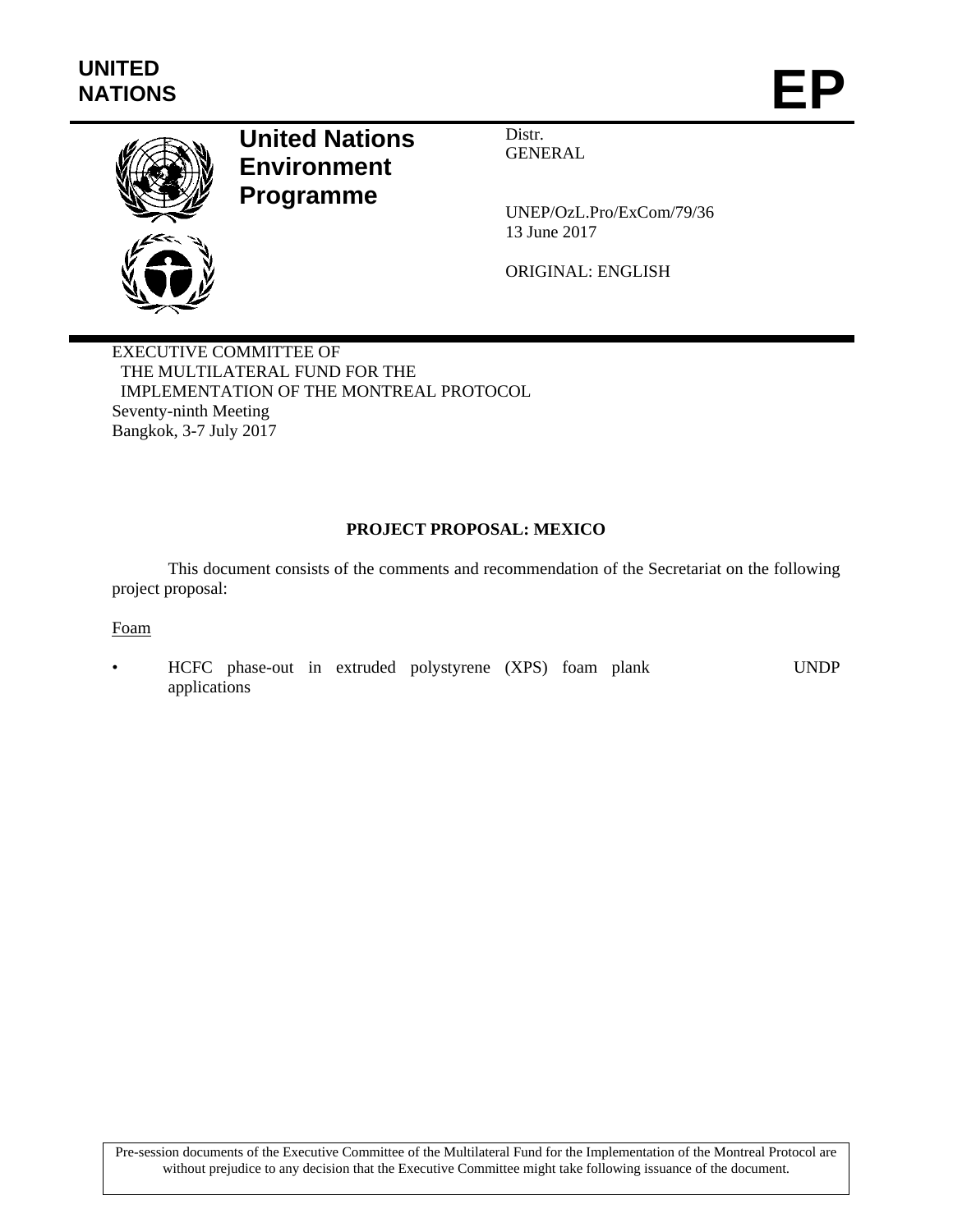#### **PROJECT EVALUATION SHEET – NON-MULTI-YEAR PROJECT**

#### **MEXICO**

#### **PROJECT TITLE(S) BILATERAL/IMPLEMENTING AGENCY**

(a) HCFC phase-out in extruded polystyrene foam plank applications UNDP

#### **NATIONAL CO-ORDINATING AGENCY** SEMARNAT

## **LATEST REPORTED CONSUMPTION DATA FOR ODS ADDRESSED IN PROJECT A: ARTICLE-7 DATA (ODP TONNES, 2016, AS OF MAY 2017)**

| <b>HCFCs</b>                                                                   | 519.66  |
|--------------------------------------------------------------------------------|---------|
| <b>B: COUNTRY PROGRAMME SECTORAL DATA (ODP TONNES, 2016, AS OF APRIL 2017)</b> |         |
| HCFC-22                                                                        | 254.96  |
| HCFC-141b                                                                      | 255.68  |
| HCFC-142b                                                                      | 8.95    |
| HCFC-123                                                                       | 0.24    |
| <b>HCFC-124</b>                                                                | $-0.18$ |

**HCFC consumption remaining eligible for funding (ODP tonnes)** 262.9

| <b>CURRENT YEAR BUSINESS PLAN</b> |     | <b>Funding US \$</b> | <b>Phase-out ODP tonnes</b> |
|-----------------------------------|-----|----------------------|-----------------------------|
| <b>ALLOCATIONS</b>                | (a) | n/a                  |                             |

| <b>PROJECT TITLE:</b>                                  |                  |
|--------------------------------------------------------|------------------|
| ODS use at enterprise (ODP tonnes) (2008):             | 10.91            |
| ODS to be phased out (ODP tonnes) (average 2014-2016): | 10.08            |
| ODS to be phased in (ODP tonnes):                      | n/a              |
| Project duration (months):                             | 24               |
| Initial amount requested (US \$):                      | $0^*$            |
| Final project costs (US \$):                           |                  |
| Incremental capital cost:                              | 980,000          |
| Contingency $(10\%)$ :                                 | 98,000           |
| Incremental operating cost:                            | 215,558          |
| Total project cost:                                    | 1,293,558        |
| Local ownership (%):                                   | 100%             |
| Export component (%):                                  | n/a              |
| Requested grant (US \$):                               | $0^*$            |
|                                                        | Actual: 8.40     |
| Cost-effectiveness (US $\frac{s}{kg}$ ):               | Threshold: 10.28 |
| Implementing agency support cost (US \$):              | n/a              |
| Total cost of project to Multilateral Fund (US \$):    | $\Omega$         |
| Status of counterpart funding (Y/N):                   | n/a              |
| Project monitoring milestones included (Y/N):          | Y                |

\*Note: No new funding is requested for this project. Potential savings from the foam sector plan of stage I of the HPMP in Mexico will be utilized.

| <b>SECRETARIAT'S RECOMMENDATION</b> | For individual consideration |
|-------------------------------------|------------------------------|
|                                     |                              |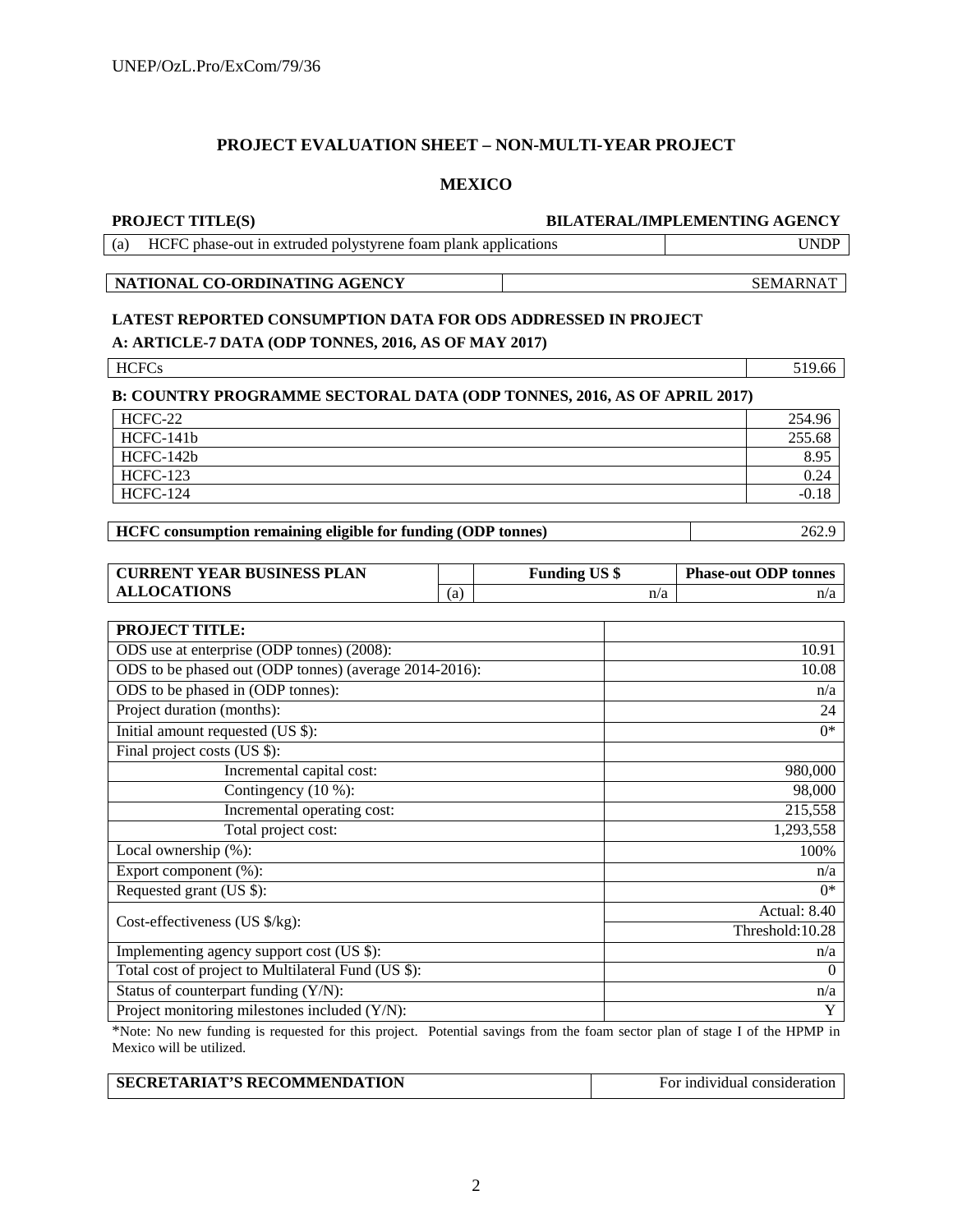## **PROJECT DESCRIPTION**

### **Background**

1. At the  $77<sup>th</sup>$  meeting, the Government of Mexico included in its annual progress report on the implementation of stage I of the HCFC phase-out management plan  $(HPMP)^1$  a request to reallocate savings from the implementation of the polyurethane (PU) foam sector plan, to convert two eligible enterprises in the extruded polystyrene (XPS) foam sector using HCFCs, and completely phase out the use of HCFC-142b in the country.

2. In reviewing the proposal, the Secretariat noted that the starting point for aggregate reductions in consumption<sup>2</sup> for HCFC-142b was only one ODP tonne (15.38 mt), representing the maximum amount of HCFC-142b eligible for funding. However, the Government of Mexico, through UNDP, explained that the 2008 imports of HCFC-141b and HCFC-142b were incorrectly recorded under the same customs code, allocating a larger consumption to HCFC-141b. This was corrected later by the Government of Mexico; however, at the time of the  $77<sup>th</sup>$  meeting the Ozone Secretariat had not yet provided notification of this correction.

3. The Fund Secretariat analysed the HCFC consumption data and confirmed that since 2005 the Government had consumption of HCFC-142b under Article 7 and the country programme implementation report. In addition, the Secretariat noted that during the discussion for the approval of stage II of the HPMP at the  $72<sup>nd</sup>$  meeting<sup>3</sup>, after having deducted from the starting point the consumption of all eligible and non-eligible enterprises using HCFC-141b, there were still 71.9 ODP tonnes of HCFC-141b that could not be associated to any PU foam, aerosol or solvent enterprise. While this tonnage was deducted from the remaining eligible consumption at no cost to the Fund, it is believed that a portion of it corresponds to HCFC-142b wrongly classified as HCFC-141b.

4. Accordingly, the Executive Committee decided that UNDP, on behalf of the Government of Mexico, could submit a proposal to reallocate savings from the PU foam sector to an investment project to phase out the use of HCFC-142b in the XPS foam manufacturing sector once the 2008 consumption of HCFC-142b had been revised under Article 7 of the Montreal Protocol (decision 77/25(a)(iii)).

### Project description

l

5. In line with decision  $77/25(a)(iii)$ , UNDP has submitted to the  $79<sup>th</sup>$  meeting an investment project to phase out the use of HCFC-142b in the manufacturing of XPS foam plank applications in two enterprises in Mexico at a cost of US \$2,269,000, plus agency support costs of US \$170,175. Implementation of the project will result in the phase-out of 153.97 mt (10.01 ODP tonnes) of HCFC-142b in 2019. By implementing this project, all eligible enterprises in the XPS foam sector will have been addressed and the Government commits not to issue any import quota for HCFC-142b starting 1 January 2020.

6. Under the flexibility clause of the Agreement between the Government of Mexico and the Executive Committee for stage I of the HPMP, the Government is requesting the consideration of the reallocation of expected savings from the implementation of the PU foam sector to implement this project.

 $1$ Decision 75/29(a) provision requesting the Government, UNIDO and UNDP to submit progress reports on a yearly basis on the implementation of the work programme associated with the final tranche until the completion of the project, and the project completion report no later than the first meeting of the Executive Committee in 2019.

 $2$  The starting point for aggregate reductions in HCFC consumption in Mexico was based on the HCFC consumption reported in 2008.

<sup>&</sup>lt;sup>3</sup> UNEP/OzL.Pro/ExCom/72/33 paragraphs 58 and 59.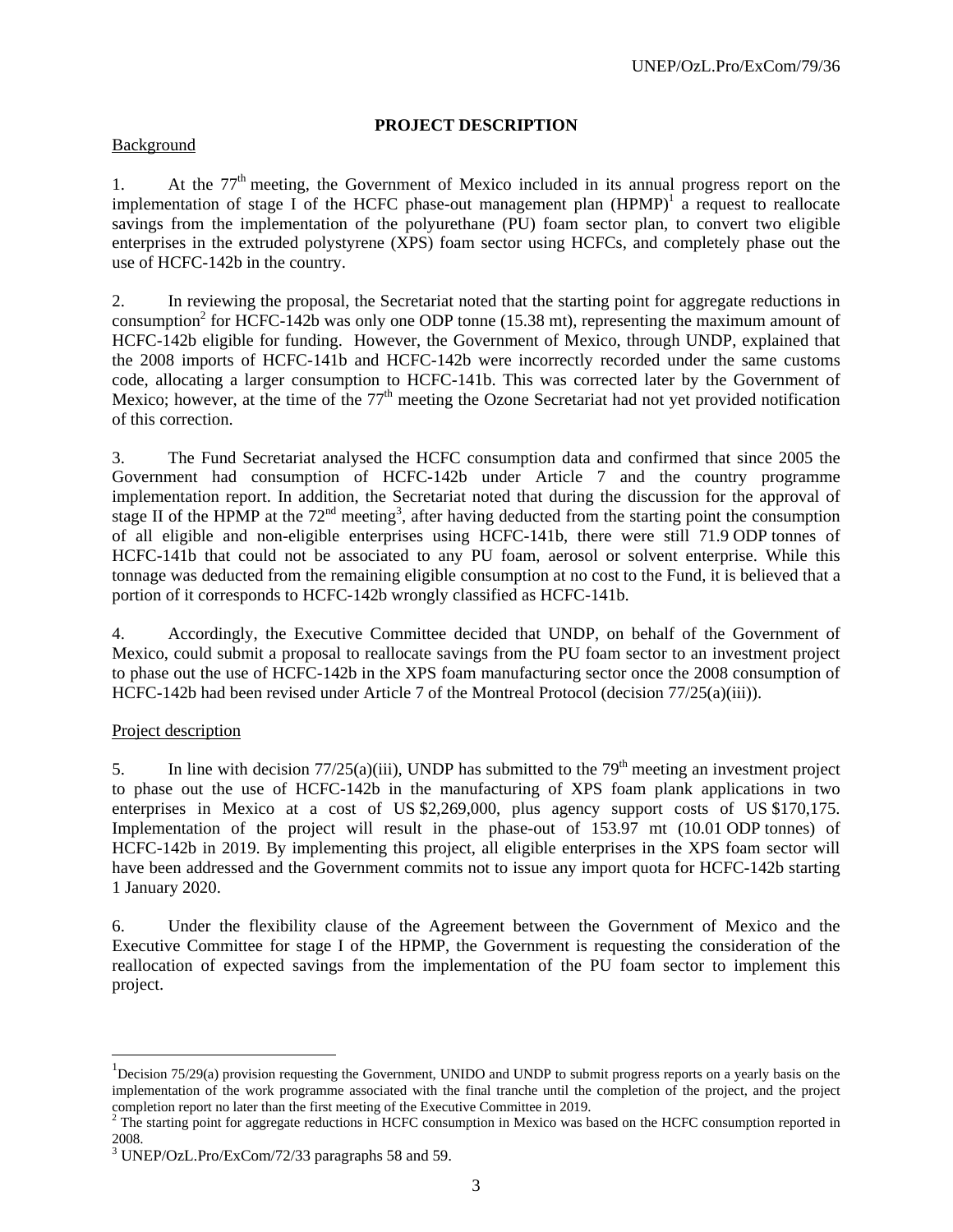## Technology selection

7. The selected alternative technology is HFO-1234ze, which requires the use of di-methyl ether (DME) (at a 60:40 proportion) to assure proper blending. As DME is moderately flammable, safety measurements are required. Given that the supply and pricing of HFO-1234ze is not fully assured at present, *interim* use of HFC-134a might be needed.

## Enterprises assisted, conversion activities foreseen and incremental cost

8. XPS foam plank applications are currently used in the construction industry where thermal insulation is critical and manufactured by two enterprises: Plasticos Espumados and Termofoam Valladolid. XPS foam plank competes with polyurethane panels, which are more efficient but more expensive.

## *Plasticos Espumados*

9. It is a locally owned enterprise that has been manufacturing XPS foam panels since 2004 using one conic twin-screw extruder built in 1987. The project includes the retrofit of the extruder to operate with HFO-1234ze (US \$350,000); a DME tank (US \$100,000) and a single-head blowing-agent pump to allow separate DME/HFO metering (US \$85,000); re-plumbing (US \$5,000); safety elements for the use of DME (US \$85,000); technical assistance (US \$50,000), production trials (US \$50,000), safety audit (US \$20,000) and contingencies (US \$74,000). Incremental operating costs (IOCs) have been estimated at US \$362,000 for a one-year period.

## *Termofoam Valladolid*

10. It is a locally owned enterprise that has been manufacturing XPS foam panels since 2005, using two single-screw extruders purchased in 2005. The project includes the replacement of both extruder screws to operate with HFO-1234ze (US \$80,000), a DME tank (US \$100,000) a single-head blowingagent pump to allow separate DME/HFO metering (US \$75,000), re-plumbing (US \$5,000); safety elements for the use of DME (US \$180,000), technical assistance (US \$50,000), production trials (US \$30,000), safety audit (US \$10,000) and contingencies (US \$53,000). IOCs have been estimated at US \$505,000 for a one-year period.

11. The HCFC-142b consumption by the two enterprises for the last three years is presented in Table 1.

| Table 1. Consumption of HCFC-1420 by 1 lasticos espumatios and Termoloam (2014-2010)(Int)<br>2016 |        |        |        |           |  |  |  |  |
|---------------------------------------------------------------------------------------------------|--------|--------|--------|-----------|--|--|--|--|
| <b>Enterprise</b>                                                                                 | 2014   | 2015   |        | Average   |  |  |  |  |
|                                                                                                   |        |        |        | 2014-2016 |  |  |  |  |
| Plasticos Espumados                                                                               | 60.44  | 40.08  | 55.55  | 52.00     |  |  |  |  |
| Termofoam                                                                                         | 105.79 | 18.77  | 81.35  | 101.97    |  |  |  |  |
| <b>Total</b>                                                                                      | 166.23 | 158.85 | 136.90 | 153.97    |  |  |  |  |

## **Table 1. Consumption of HCFC-142b by Plasticos Espumados and Termofoam (2014-2016)(mt)**

12. The summary of the incremental costs is presented in Table 2.

### **Table 2: Incremental costs for the conversion of two XPS foam enterprises in Mexico**

| <b>Enterprise</b>   | <b>Consumption</b>              | <b>ICC</b> | <b>TOC</b> | Total     | <b>Cost-effectiveness</b> |
|---------------------|---------------------------------|------------|------------|-----------|---------------------------|
|                     | $2010 - 2012$ (mt) <sup>*</sup> | (US \$)    | (US \$)    | (US \$)   | (US \$/kg)                |
| Plasticos Espumados | 90.00                           | 819,000    | 362,000    | 1.181.000 | 13.12                     |
| Termofoam           | 125.00                          | 583,000    | 505,000    | 1.088.000 | 8.69                      |
| Total               | 215.00                          | 1,402,000  | 867,000    | 2,269,000 | 10.55                     |

\*Cost-effectiveness, as submitted, was calculated based on the average consumption 2010-2012. As per the Fund's policies, projects should be based either on the last year or the average of the last three years consumption.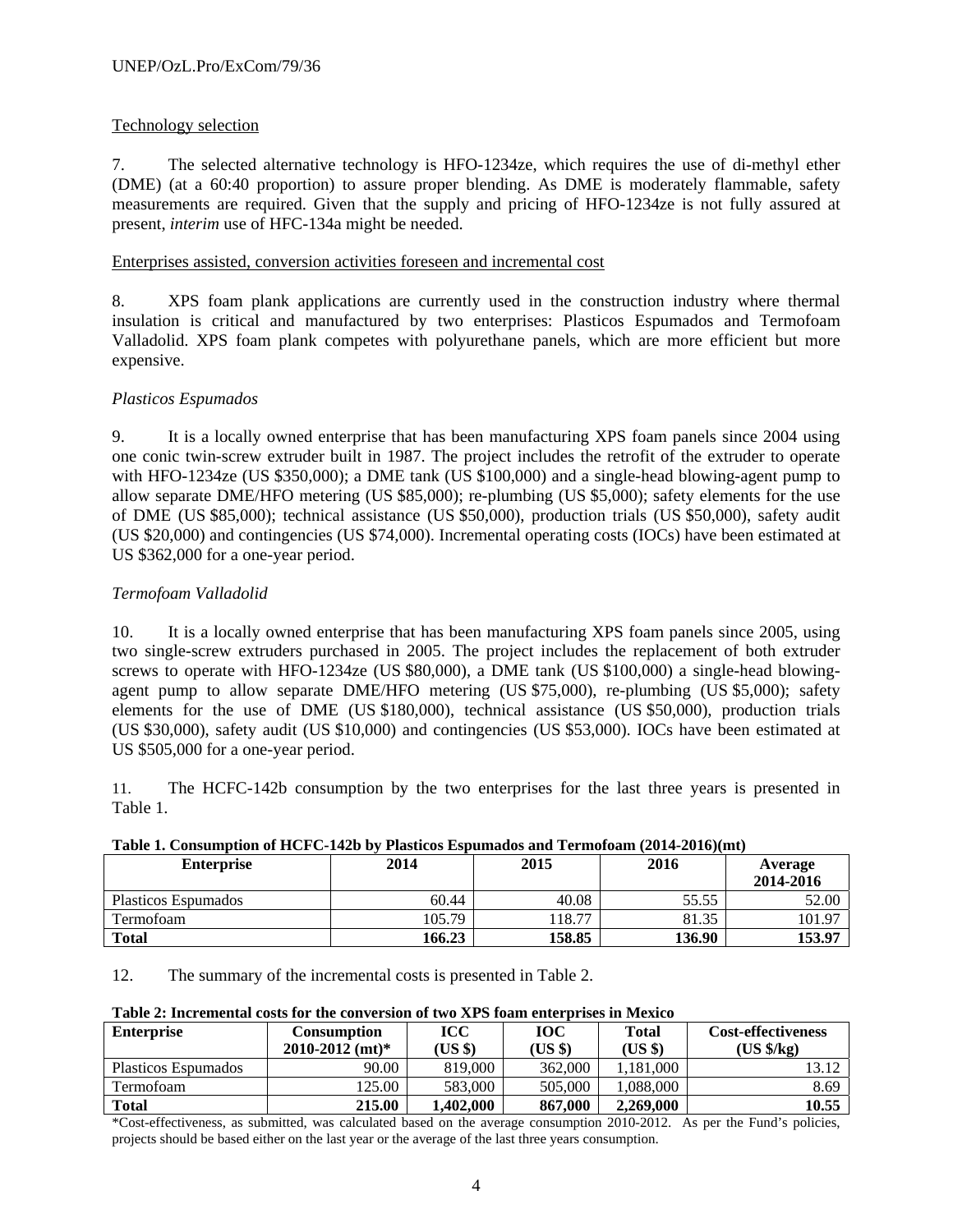13. The project duration is 24 months and the estimated date of completion is 1 July 2019. No import quota for HCFC-142b will be issued starting 1 January 2020.

### **SECRETARIAT'S COMMENTS AND RECOMMENDATION**

#### **COMMENTS**

#### Modifications in HCFC consumption and adjustment to the Agreements

14. The Secretariat has received confirmation from the Ozone Secretariat that the consumption of HCFC-142b reported in 2008 by Mexico has been corrected from 15.97 mt (1.04 ODP tonnes) to 167.97 mt (10.91 ODP tonnes), and the consumption of HCFC-141b has been corrected from 7,459.73 mt  $(820.57 \text{ ODP} \text{ tonnes})$  to 7,307.73 mt  $(803.85 \text{ ODP} \text{ tonnes})^4$ . These changes represent adding 9.88 ODP tonnes of HCFC-142b to, and subtracting 16.72 ODP tonnes of HCFC-141b from the starting point for aggregate reductions in HCFC consumption. The adjustments in the starting point, the consumption addressed by each stage, and the remaining eligible consumption are presented in bold in Table 3.

| Substance       | Original                | Addressed in   | Remaining eligible | Addressed in   | Remaining eligible |
|-----------------|-------------------------|----------------|--------------------|----------------|--------------------|
|                 | starting point/         | stage $I/$     | consumption after  | stage $II/$    | consumption after  |
|                 | <b>Revised</b>          | <b>Revised</b> | stage $I/$         | <b>Revised</b> | stage $II/$        |
|                 |                         |                | <b>Revised</b>     |                | <b>Revised</b>     |
| HCFC-22         | 392.8                   | 24.8           | 368.0              | 105.5          | 262.5              |
| $HCFC-141b$     | 820.6/803.9             | 392.5          | 428.1/411.4        | 428.1/411.4    |                    |
| $HCFC-142b$     | 1.0/10.9                | 0/10.9         | 1.0/0              |                | 1.0/0              |
| <b>HCFC-123</b> | 0.3                     |                | 0.3                |                | 0.3                |
| <b>HCFC-124</b> | 0.1                     |                | 0.1                |                | 0.1                |
| Total           | 1,214.8/ <b>1,208.0</b> | 417.3/428.2    | 797.5/779.8        | 533.6/516.9    | 263.9/262.9        |

#### **Table 3. Original and revised starting point due to correction of HCFC-142b consumption in 2008 (ODP tonnes)**

15. If the two XPS foam enterprises are converted, a total of 10.01 ODP tonnes of HCFC-142b will be phased out as part of stage I of the HPMP. As the Government of Mexico commits not to issue any import quota for HCFC-142b from 2020, the entire 10.9 ODP tonnes of HCFC-142b in the starting point will be deducted. Accordingly, the remaining eligible consumption after stage II will be reduced by 1.0 ODP tonne (262.9 ODP tonnes instead of 263.9 ODP tonnes).

16. The above changes represent modifications to Appendix 1-A and 2-A of the Updated Agreements between the Government of Mexico and the Executive Committee for the implementation of stages I and II of the HPMP. The modifications to the Updated Agreements are presented in Annexes I and II respectively to the present document. As the projects will be completed before the date of completion of stage I (31 December 2019) the Agreement for stage I does not need to be extended. The full revised agreements will be appended to the final report of the  $79<sup>th</sup>$  meeting.

#### Technology

l

17. The Secretariat noted that the proposed technology might not be in place at the time the enterprises will be converted requiring using an HFC during an *interim* period. The Secretariat therefore requested, in line with decisions  $74/20(a)$  and  $77/35(a)(v)$ , detailed information on how and when an adequate supply of HFO-1234ze and associated components (e.g., additives and others) would be made available to Mexico on a commercial scale in order to allow implementation of the project. The Government of Mexico, through UNDP provided a letter from one HFO supplier indicating that their

<sup>&</sup>lt;sup>4</sup> Specific correction was made in the imports figure for HCFC-141b, which changed from 7,566.9 mt to 7,414.9 mt. Given the exports of HCFC-141b of 107.17 mt, the resulting consumption is 7,307.73 mt.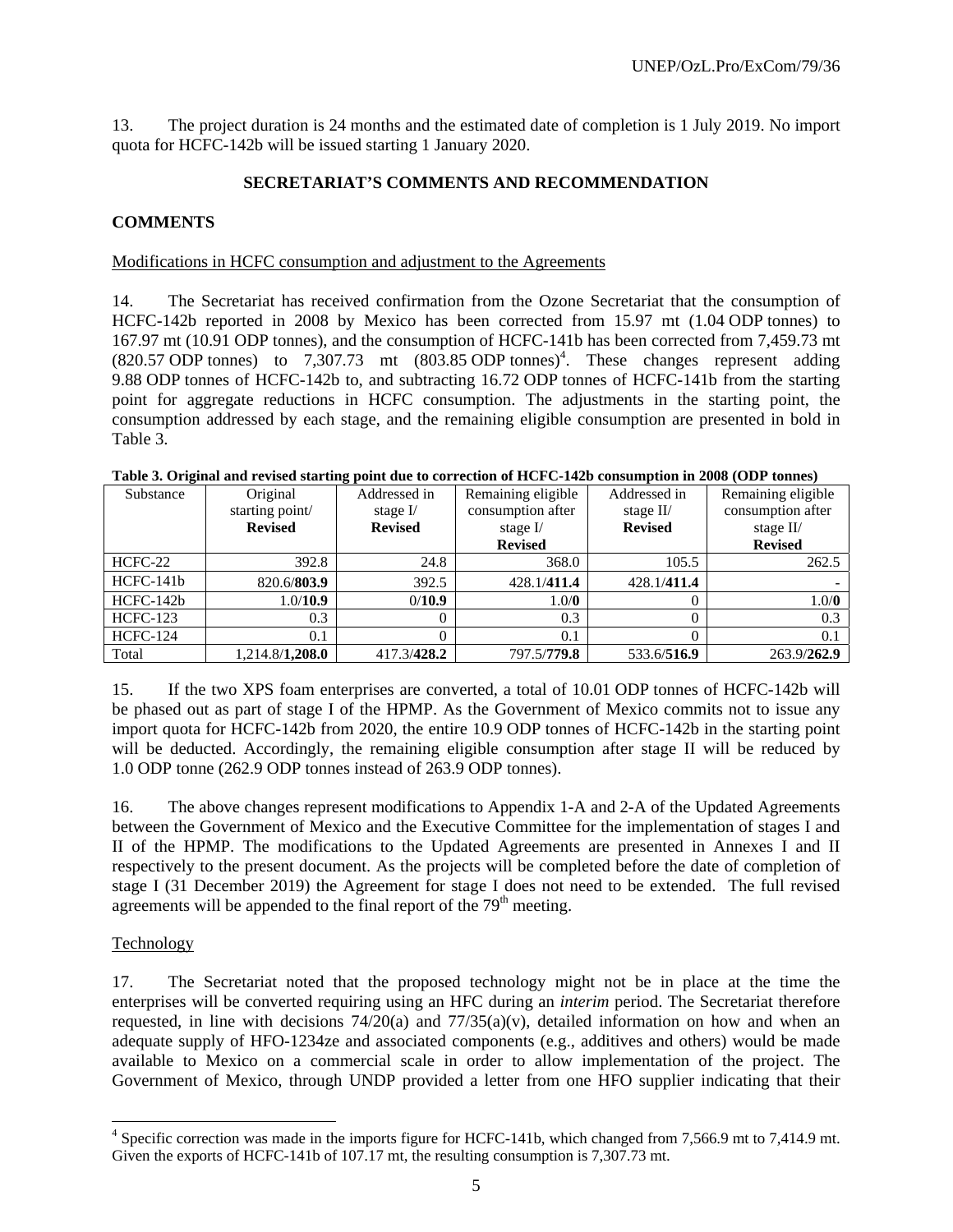product is currently delivered to customers in several countries and that they do not anticipate issues or limitations of supply available to sample customers in Mexico (estimated demand of 500 mt). UNDP also indicated that HFOs are currently being imported for other uses in Mexico, including more than 1,300 mt in 2015, according to the survey on ODS alternatives submitted by the Government of Mexico.

18. Upon further discussion on the subject, UNDP confirmed that no HFCs will be introduced, and that the Government of Mexico will manage the supply of HCFC-142b through the import quota system to ensure that the needs of the enterprises are fulfilled during the time of conversion. UNDP also indicated that it would be possible to complete the full transition to HFOs by 31 December 2019.

19. Although HCFC-22 is not used in the manufacturing of XPS foam in Mexico, the Secretariat suggested UNDP to discuss with the Government of Mexico to consider establishing a ban in the use of HCFCs in the manufacturing of XPS foam in addition to not issuing a quota for imports of HCFC-142b, to ensure complete HCFC phase-out in the sector and to avoid a situation in which the enterprises converted to HFO-1234ze had to compete with other enterprises that could start using HCFC-22 in the manufacturing of XPS foam. UNDP explained that it was not possible for the Government to establish such a ban; however, it noted that HCFC-22 is not used in XPS foam manufacturing in Mexico as the plank produced with HCFC-22 does not comply with the minimum performance requirements of an energy efficiency standard used by the sector.

## Incremental cost

20. In the case of Plasticos Espumados, discussions on incremental capital cost (ICC) mainly focused on the cost of the extruder retrofit. UNDP clarified that given the size, age and type of extruder, several modifications were needed to improve solubility of the new blowing agent, including the addition of a second screw and cooler with variable pressure. Upon discussions, the cost of equipment (i.e., DME tank installed and certified, single-head blowing agent pump to allow separate DME/HFO metering, and extruder retrofit) was adjusted from US \$540,000 to US \$435,000; the cost of safety-related items was adjusted from US \$105,000 to US \$60,000; and the cost of technical assistance and production of trials from US \$100,000 to US \$60,000. The total ICC for Plasticos Espumados including contingencies was agreed at US \$610,500.

21. In the case of Termofoam, the cost of safety-related items was justified on the use of two extruders and the high ceilings in the facility which required additional air exchangers to reduce risk of fire. Upon discussions on all the items, it was agreed to reduce the safety-related items from US \$190,000 to US \$135,000, equipment from US \$260,000 to US \$215,000, and technical assistance and production of trials from US \$80,000 to US \$75,000. The total ICC including contingencies was agreed at US \$467,500.

22. The IOC for both enterprises were also adjusted to US \$1.40/kg as per the cost guidelines for HCFC phase-out (decisions  $60/44(f)(v)$  and  $74/50(c)(v)$ ).

23. Based on the above, the total cost of the project as agreed amounts to US \$1,293,558, with a cost-effectiveness of US \$8.40/kg, as shown in Table 4.

| Tuble is tracted the emergency for the conversion of two trip found cheer prises in Mexico |                    |        |         |         |                           |
|--------------------------------------------------------------------------------------------|--------------------|--------|---------|---------|---------------------------|
| <b>Enterprise</b>                                                                          | Consumption        | ІСС    | юс      | Total   | <b>Cost-effectiveness</b> |
|                                                                                            | $2014 - 2016$ (mt) | US \$) | (US \$) | (US \$) | [US \$/kg]                |

**Table 4: Agreed incremental cost for the conversion of two XPS foam enterprises in Mexico**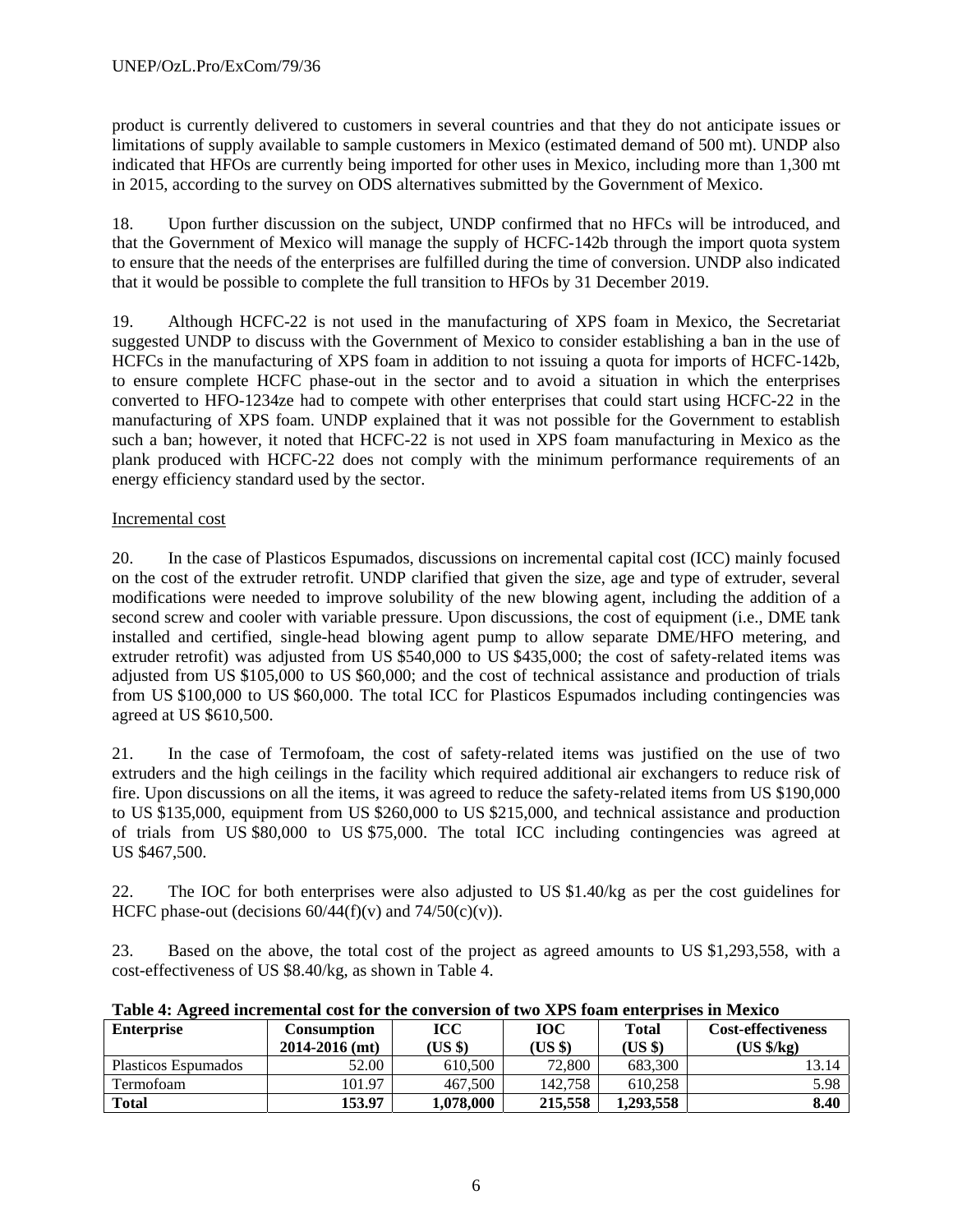24. UNDP indicated that the PU foam sector plan included in stage I of the HPMP is about to be completed with estimated savings of US \$2 million. Therefore, remaining savings from the PU foam sector plan after deducting the cost of the XPS foam projects will be returned to the Fund and the enterprises would provide any required co-financing, if needed.

#### Impact on the climate

25. The conversion of the two XPS foam manufacturing enterprises in Mexico would avoid the emission into the atmosphere of some 354.7 thousand tonnes of  $CO<sub>2</sub>$  equivalent per year, as shown in Table 5.

| <b>Substance</b>         | <b>GWP</b> | Tonnes/year | $CO2$ -eq (tonnes/year) |
|--------------------------|------------|-------------|-------------------------|
| <b>Before conversion</b> |            |             |                         |
| HCFC-142b                | 2,310      | 153.97      | 355,671                 |
| <b>After conversion</b>  |            |             |                         |
| $HFO-1234ze$             |            | 153.97      | 924                     |
| Impact                   |            |             | (354, 747)              |

#### **Table 5. Impact on the climate of the PU foam projects**

### **RECOMMENDATION**

- 26. The Executive Committee may wish to consider:
	- (a) Approving the reallocation of US \$1,293,558 from expected savings from the polyurethane (PU) foam sector plan of stage I of the HCFC phase-out management plan (HPMP) for Mexico to the conversion of two extruded polystyrene (XPS) foam manufacturing enterprises from HCFC-142b to HFO-1234ze;
	- (b) Deducting 1.0 ODP tonne of HCFCs from the remaining HCFC consumption eligible for funding; and
	- (c) Noting:
		- (i) That the remaining savings from the PU foam sector plan and any remaining funds from the XPS foam manufacturing project will be returned to be Fund by the time of completion of stage I in line with paragraph 7(e) of the Agreement for stage I of the HPMP;
		- (ii) The commitment of the Government of Mexico not to issue any import quota for HCFC-142b starting 1 January 2020;
		- (iii) That the revised starting point for sustained aggregate reduction in HCFC consumption is 1,208.0 ODP tonnes, calculated based on the revised data on imports of HCFC-141b and HCFC-142b for the year 2008 submitted by the Government of Mexico under Article 7 of the Montreal Protocol; and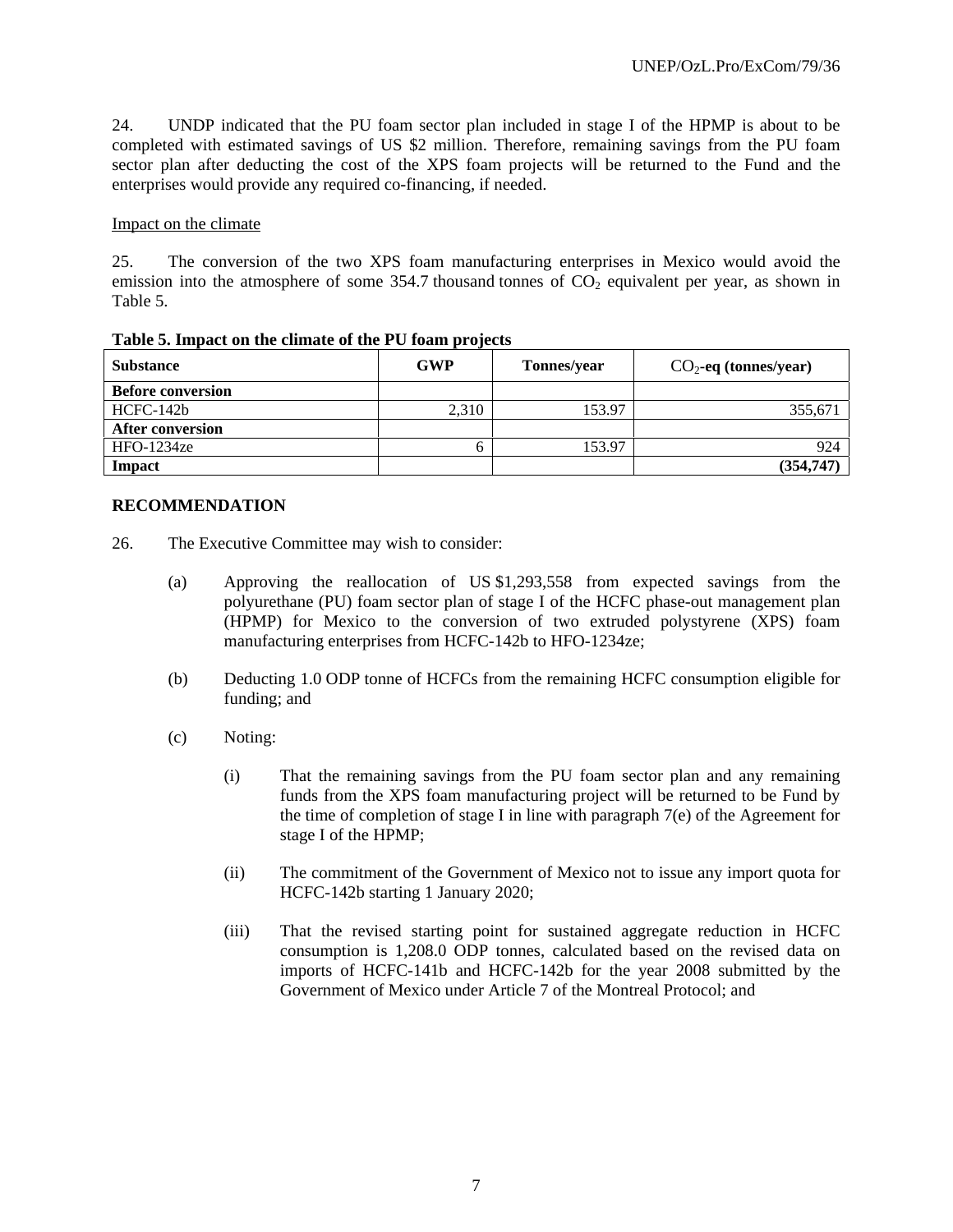(iv) That the Updated Agreements between the Government of Mexico and the Executive Committee for stages I and II of its HPMPs had been revised to reflect the changes in Appendix 1-A and Appendix 2-A (the starting point for sustained aggregate reduction in HCFC consumption and the remaining eligible consumption) and to revise paragraph 16 to indicate that the Revised Updated Agreements for stages I and II supersede those reached at the  $73<sup>rd</sup>$  and  $77<sup>th</sup>$  meetings respectively, as contained in Annexes I and II to the present document.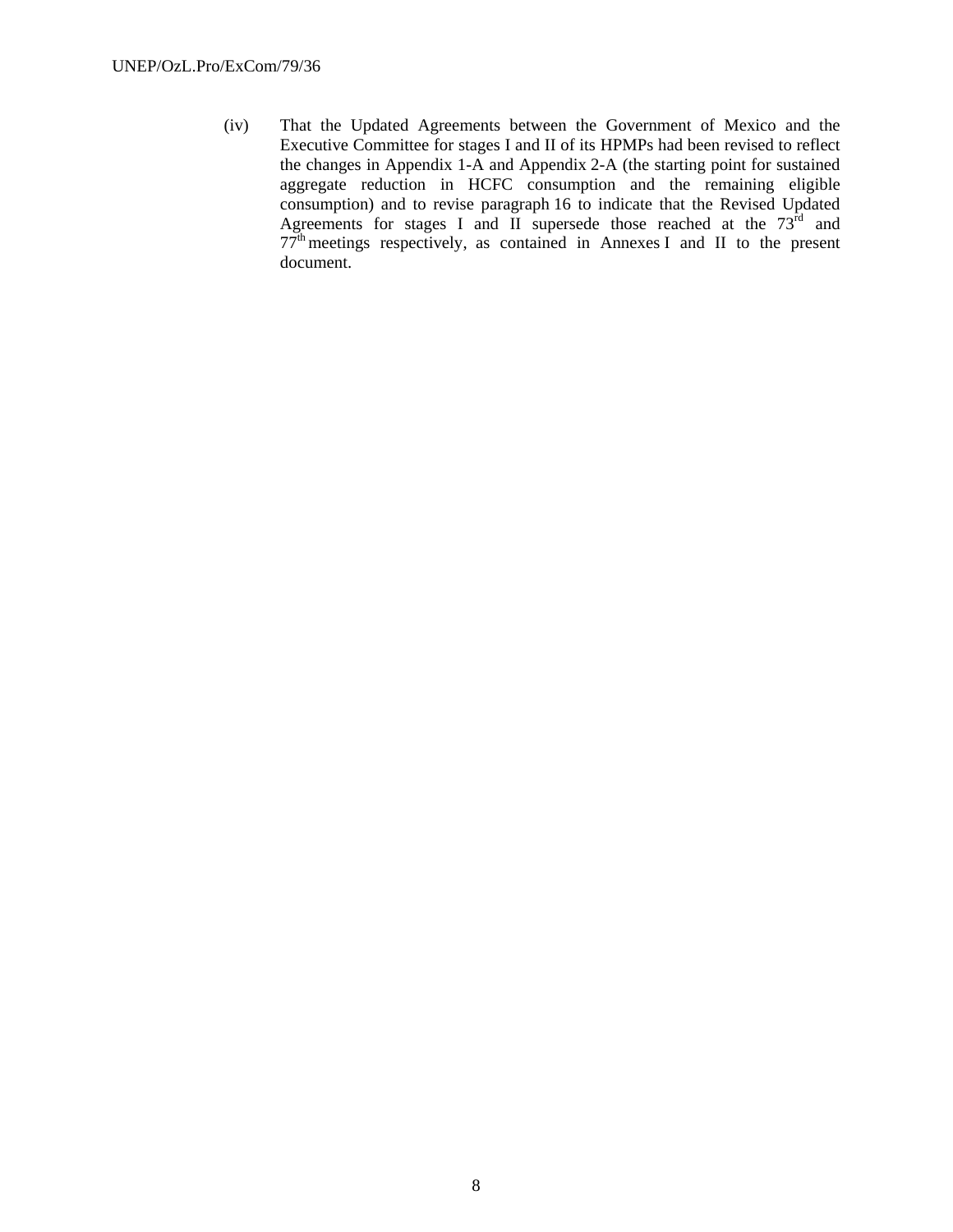#### **Annex I**

## **TEXT TO BE INCLUDED IN THE DRAFT REVISED UPDATED AGREEMENT BETWEEN THE GOVERNMENT OF MEXICO AND THE EXECUTIVE COMMITTEE OF THE MULTILATERAL FUND FOR THE REDUCTION IN CONSUMPTION OF HYDROCHLOROFLUOROCARBONS (STAGE I)**

(Relevant changes are in bold font for ease of reference)

16. This revised Agreement supersedes the Updated Agreement reached between the Government of Mexico and the Executive Committee at the **73rd** meeting of the Executive Committee.

#### **APPENDICES**

#### **APPENDIX 1-A: THE SUBSTANCES**

| Substance       | Annex | Group | Starting point for aggregate reductions in consumption |         |
|-----------------|-------|-------|--------------------------------------------------------|---------|
|                 |       |       | (ODP tonnes)                                           |         |
| HCFC-22         |       |       |                                                        | 392.8   |
| HCFC-141b       |       |       |                                                        | 803.9   |
| HCFC-142b       |       |       |                                                        | 10.9    |
| <b>HCFC-123</b> |       |       |                                                        | 0.3     |
| <b>HCFC-124</b> |       |       |                                                        | 0.1     |
| Total           |       |       |                                                        | 1,208.0 |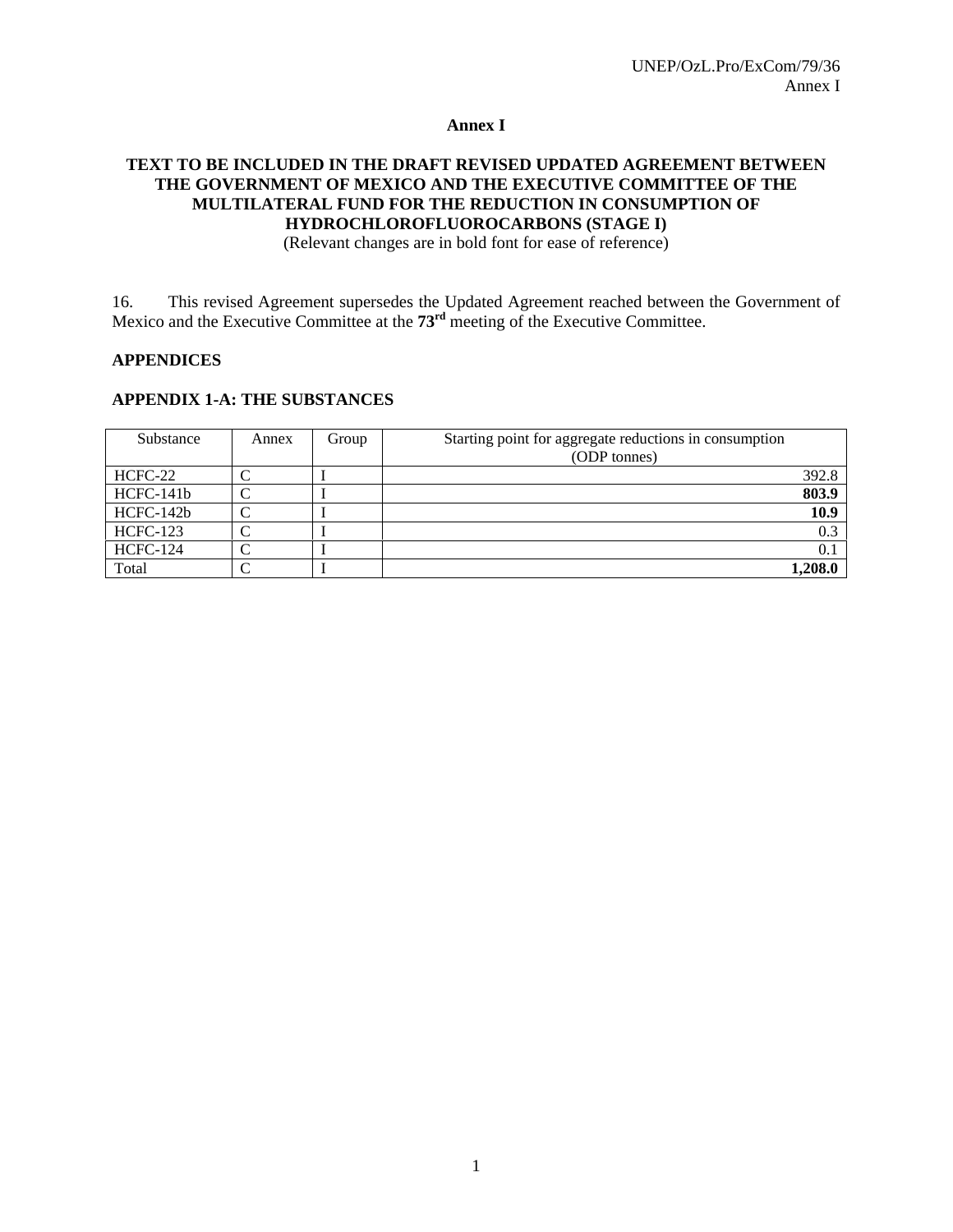## **APPENDIX 2-A: THE TARGETS, AND FUNDING**

| <b>Row</b> | <b>Particulars</b>                                                                   | 2009           | 2011        | 2012      | 2013      | 2014             | 2015      | 2016           | 2017             | 2018           | <b>Total</b> |
|------------|--------------------------------------------------------------------------------------|----------------|-------------|-----------|-----------|------------------|-----------|----------------|------------------|----------------|--------------|
| 1.1        | Montreal Protocol reduction schedule                                                 | n/a            | n/a         | n/a       | 1,148.8   | 1,148.8          | 1,033.9   | 1,033.9        | 1,033.9          | 1,033.9        | n/a          |
|            | of Annex C, Group I substances (ODP                                                  |                |             |           |           |                  |           |                |                  |                |              |
|            | tonnes)                                                                              |                |             |           |           |                  |           |                |                  |                |              |
| 1.2        | Maximum allowable total consumption                                                  | n/a            | n/a         | n/a       | 1,148.8   | 1,148.8          | 1,033.9   | 1,033.9        | 1,033.9          | 746.72         | n/a          |
|            | of Annex C, Group I substances (ODP                                                  |                |             |           |           |                  |           |                |                  |                |              |
|            | (tonnes)                                                                             |                |             |           |           |                  |           |                |                  |                |              |
| 2.1        | Lead IA (UNIDO) agreed funding                                                       | $\overline{0}$ | 2,792,526   | 695,011   | 578,341   | 120,000          | 226,317   | $\theta$       | $\Omega$         | $\overline{0}$ | 4,412,195    |
| 2.2        | $(US \$<br>Support costs for Lead IA (US \$)                                         | $\overline{0}$ | 209,439     | 52,126    | 43,376    | 9,000            | 16,974    | $\overline{0}$ | $\boldsymbol{0}$ | $\overline{0}$ | 330,915      |
| 2.3        | Cooperating IA (UNDP) agreed                                                         | 2,428,987      | 2,502,526   | 3,800,000 | 3,800,000 | $\mathbf{0}$     | 1,122,503 | $\Omega$       | $\Omega$         | $\overline{0}$ | 13,654,016   |
|            | funding $(US \$                                                                      |                |             |           |           |                  |           |                |                  |                |              |
| 2.4        | Support costs for Cooperating IA                                                     | 182,174        | 187,689     | 285,000   | 285,000   | $\boldsymbol{0}$ | 84,188    | $\Omega$       | $\Omega$         | $\overline{0}$ | 1,024,051    |
|            | $(US \$                                                                              |                |             |           |           |                  |           |                |                  |                |              |
| 3.1        | Total agreed funding (US \$)                                                         | 2,428,987      | 5,295,052   | 4,495,011 | 4,378,341 | 120,000          | 1,348,820 | $\overline{0}$ | $\mathbf{0}$     | $\overline{0}$ | 18,066,211   |
| 3.2        | Total support costs (US \$)                                                          | 182,174        | 397,128     | 337,126   | 328,376   | 9,000            | 101,162   | $\overline{0}$ | $\overline{0}$   | $\overline{0}$ | 1,354,966    |
| 3.3        | Total agreed costs (US \$)                                                           | $2,611,161*$   | 5,692,180** | 4,832,137 | 4,706,717 | 129,000          | ,449,982  | $\overline{0}$ | $\boldsymbol{0}$ | $\overline{0}$ | 19,421,177   |
| 4.1.1      | Total phase-out of HCFC-22 agreed to be achieved under this Agreement (ODP tonnes)   |                |             |           |           |                  |           |                |                  |                | 4.7          |
| 4.1.2      | Phase-out of HCFC-22 to be achieved in previously approved projects (ODP tonnes)*    |                |             |           |           |                  |           |                |                  |                | 20.1         |
| 4.1.3      | Remaining eligible consumption for HCFC-22 (ODP tonnes)                              |                |             |           |           |                  |           |                |                  |                | 368.0        |
| 4.2.1      | Total phase-out of HCFC-141b agreed to be achieved under this Agreement (ODP tonnes) |                |             |           |           |                  |           |                |                  |                | 345.8        |
| 4.2.2      | Phase-out of HCFC-141b to be achieved in previously approved projects (ODP tonnes)** |                |             |           |           |                  |           |                |                  |                | 46.7         |
| 4.2.3      | Remaining eligible consumption for HCFC-141b (ODP tonnes)                            |                |             |           |           |                  |           |                |                  |                | 411.4        |
| 4.3.1      | Total phase-out of HCFC-142b agreed to be achieved under this Agreement (ODP tonnes) |                |             |           |           |                  |           |                |                  |                | 10.9         |
| 4.3.2      | Phase-out of HCFC-142b to be achieved in previously approved projects (ODP tonnes)   |                |             |           |           |                  |           | 0.0            |                  |                |              |
| 4.3.3      | Remaining eligible consumption for HCFC-142b (ODP tonnes)                            |                |             |           |           |                  |           | 0.0            |                  |                |              |
| 4.4.1      | Total phase-out of HCFC-123 agreed to be achieved under this Agreement (ODP tonnes)  |                |             |           |           |                  |           | 0.0            |                  |                |              |
| 4.4.2      | Phase-out of HCFC-123 to be achieved in previously approved projects (ODP tonnes)    |                |             |           |           |                  |           | 0.0            |                  |                |              |
| 4.4.3      | Remaining eligible consumption for HCFC-123 (ODP tonnes)                             |                |             |           |           |                  |           |                |                  |                | 0.3          |
| 4.5.1      | Total phase-out of HCFC-124 agreed to be achieved under this Agreement (ODP tonnes)  |                |             |           |           |                  |           |                |                  |                | 0.0          |
| 4.5.2      | Phase-out of HCFC-124 to be achieved in previously approved projects (ODP tonnes)    |                |             |           |           |                  |           |                |                  |                | 0.0          |
| 4.5.3      | Remaining eligible consumption for HCFC-124 (ODP tonnes)                             |                |             |           |           |                  |           | 0.1            |                  |                |              |

\* Approved at the 59<sup>th</sup> meeting for UNDP for Mabe.

\*\* US \$559,985 approved at the 63rd meeting for UNIDO for Silimex.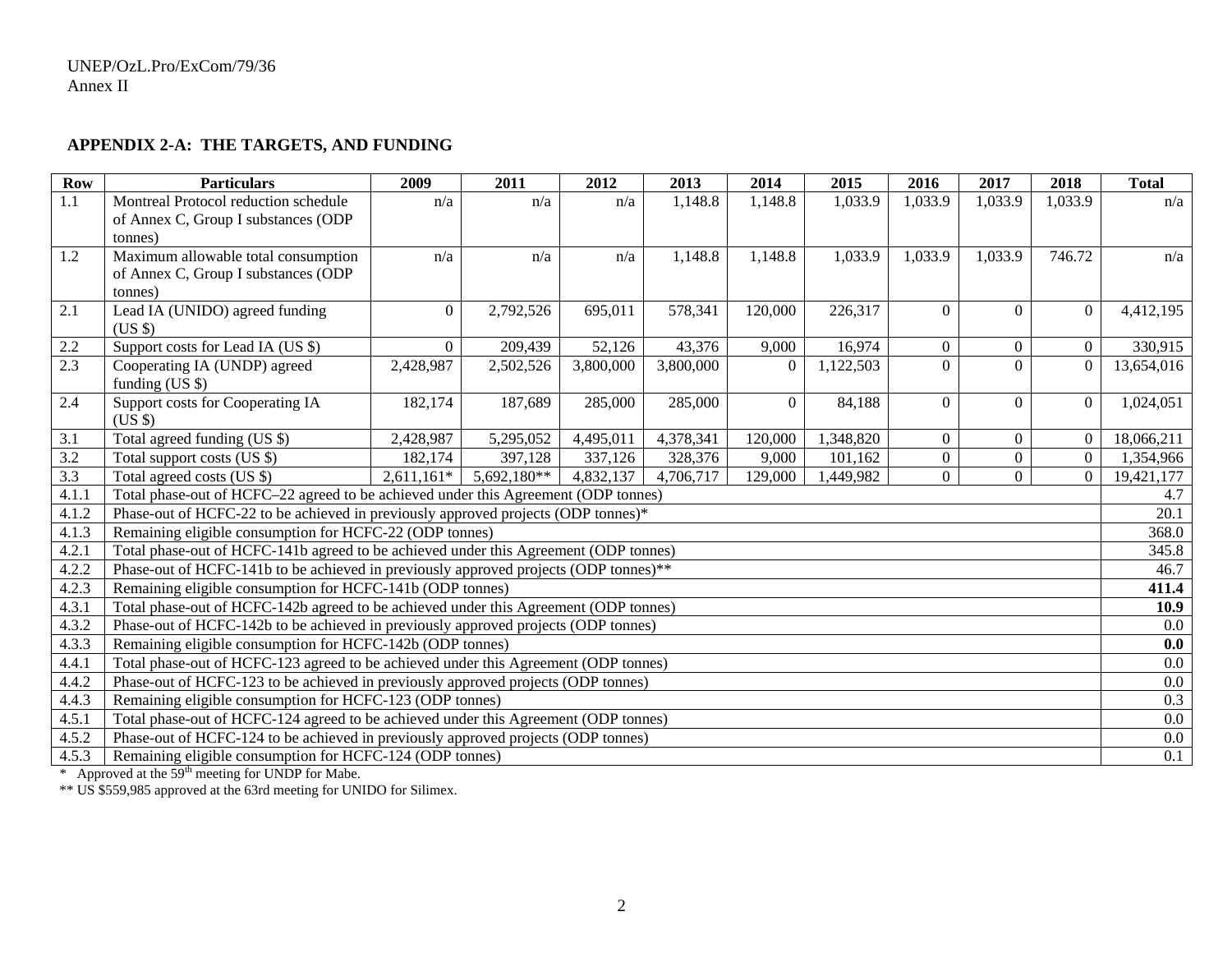#### **Annex II**

## **TEXT TO BE INCLUDED IN THE DRAFT REVISED UPDATED AGREEMENT BETWEEN THE GOVERNMENT OF MEXICO AND THE EXECUTIVE COMMITTEE OF THE MULTILATERAL FUND FOR THE REDUCTION IN CONSUMPTION OF HYDROCHLOROFLUOROCARBONS (STAGE II)**

(Relevant changes are in bold font for ease of reference)

16. This revised Agreement supersedes the Updated Agreement reached between the Government of Mexico and the Executive Committee at the **77rd** meeting of the Executive Committee.

#### **APPENDICES**

#### **APPENDIX 1-A: THE SUBSTANCES**

| Substance       | Annex | Group | Starting point for aggregate reductions in |
|-----------------|-------|-------|--------------------------------------------|
|                 |       |       | consumption (ODP tonnes)                   |
| HCFC-22         |       |       | 392.8                                      |
| HCFC-141b       |       |       | 803.9                                      |
| HCFC-142b       |       |       | 10.9                                       |
| <b>HCFC-123</b> |       |       | 0.3                                        |
| <b>HCFC-124</b> |       |       | 0.1                                        |
| Total           |       |       | 1,208                                      |